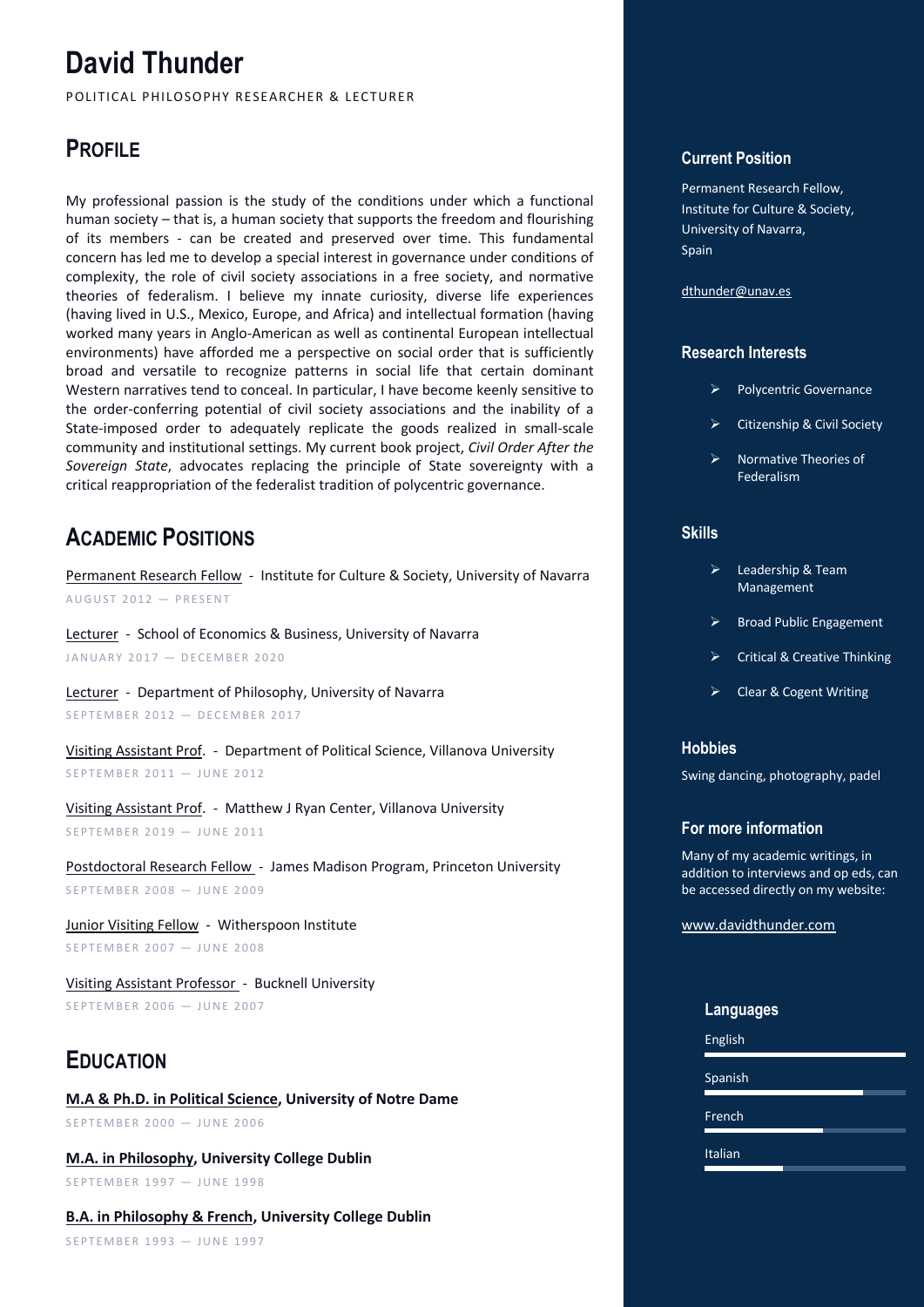# **RESEARCH VISITS**

#### o **University of Oxford**

 $MAY$  2017  $-$  JUNE 2017

Visiting Fellow, Programme for the Foundations of Law and Constitutional Government, Faculty of Law

o **Technische Universität of Munich**

```
JUINE 2019 - JUIY 2019
```
Visiting Scholar, Hochschule für Politik

### **RESEARCH GRANTS AND PROJECTS**

### o **Ramón y Cajal Research Grant**

#### $JAN$  2017 - DEC 2023

I won this grant from the Spanish government to support research activities (€40K) for the duration of 4 years, and co-finance my salary for the duration of 5 years, which has been renewed up to 7 years.

O **RES PUBLICA: Building Res Publica in a Culturally and Morally Complex Society: A Normative Inquiry Informed by History, Law, and Social Science**

#### $SEP 2020 - AUG 2023$

I am **Principal Investigator** of this project. We are a group of international researchers based in Spain, Germany, Ireland, and the United Kingdom. The project is financed by a private Spanish foundation, FUNCIVA (Fundación Ciudadanía y Valores). We investigate strategies and norms for adapting political structures and practices to the needs of complex societies.

### **BOOKS**

- *Citizenship and the Pursuit of the Worthy Life*. **Cambridge University Press**, 2014.
- *The Ethics of Citizenship in the 21st Century*. Editor & Contributor. **Springer**, 2017.

### **JOURNAL ARTICLES**

- "Moral Parochialism and the Limits of Impartiality" *The Heythrop Journal,* vol. 61 (2020), pp. 24-34.
- "Can a Good Person Be a Good Trader? An Ethical Defense of Financial Trading" - *Journal of Business Ethics*, vol. 159, no. 1 (Sep 2019), pp. 89- 103. With Marta Rocchi.
- "The Public Role of Humanities Scholarship, in the Humboldtian Tradition" - *University of Toronto Quarterly*, vol. 85, n. 4 (Fall 2016), pp. 46-66.
- "Rethinking the Ethics of Giving: The Normative and Motivational Inadequacy of Resource Management Approaches to Beneficence." - *Journal of Social Philosophy*, vol. 46, no. 3 (Fall 2015), pp. 297-317.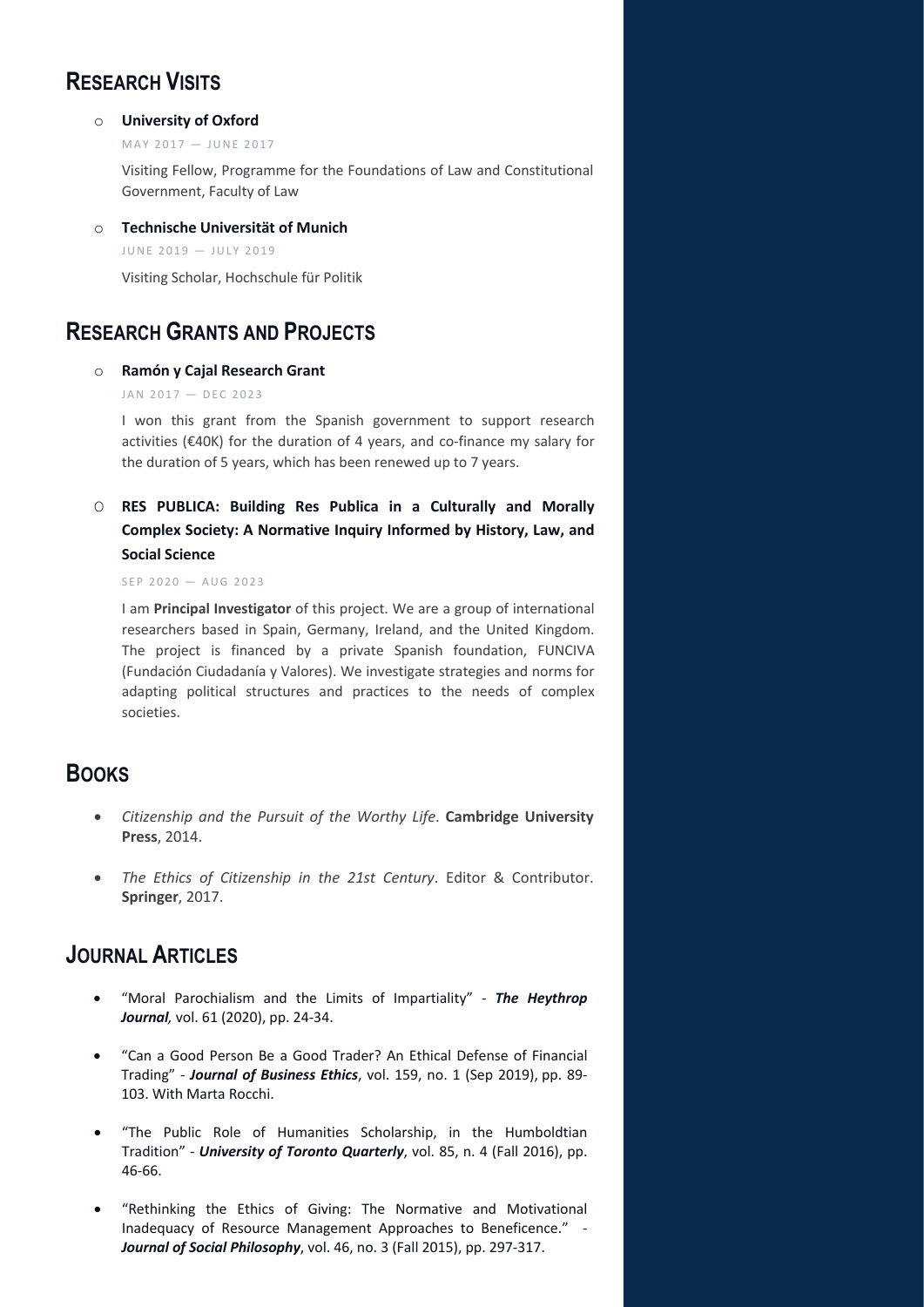- "Why Respect for Freedom Cannot Explain the Content and Grounds of Human Rights: A Response to Valentini." - *Political Theory*, vol. 42, n. 4 (August 2014), pp. 490-497.
- "Am I My Brother's Keeper? Grounding and Motivating an Ethos of Social Responsibility in a Free Society." - *Critical Review of International Social and Political Philosophy*, vol. 12, no. 4 (December 2009), pp. 559-580.
- "Why Value Pluralism Does Not Support the State's Enforcement of Liberal Autonomy: A Response to Crowder." - *Political Theory*, vol. 37, no. 1 (February 2009), pp. 154-160.
- "A Rawlsian Argument Against the Duty of Civility." *American Journal of Political Science*, vol. 50, no. 3 (July 2006), pp. 676-690.
- "Can a Good Person Be a Lawyer?" *Notre Dame Journal of Law, Ethics & Public Policy*, vol. 20, no. 1 (2006), pp. 313-334.

# **BOOK CHAPTERS**

- **"The 'Neighbourhood as a Pivotal Element of the Infrastructure of a Flourishing Society."** In *Happiness and Domestic Life: The Influence of the Home on Subjective and Social Wellbeing* (New York: Routledge). With Ana Cecilia Serran-Núñez. Forthcoming in 2022.
- **"Overcoming the Myth of the Sovereign, Self-Governing People."** In *Dynamics of Authority in Citizenship and Political Community*, ed. Trevor Stack & Rose Luminiello. (London: Rowman & Littlefield International, 2022). pp. 125-146.
- **"From Polis to Metropolis: On the Limits of Classical Approaches to Governance in a Fragmented Social Landscape."** In *Disciplines of the City: New Forms of Governance in Today's Postmetropolises*, ed. Julia Urabayen & Jorge León Casero (New York: Nova Science Publishers, 2019), pp. 3-31.
- **"The Place of Conscience-Based Exemptions in the Struggle Against Injustice."** In *Contemporary Challenges to Conscience: Legal & Ethical Frameworks for Professional Conduct*, ed. A. Stepkowski (Peter Lang, 2019), pp. 41-56.
- **"What is the Use of an Ethical Theory of Citizenship?"** & **"An Ethical Defense of Citizenship."** In *The Ethics of Citizenship in the 21st Century*. Springer, 2017.
- **"Managing the Social and Moral Costs of a Culture of Choice."** In *Margaret S. Archer sobre Cultura y Socialización en la Modernidad Tardía* [*Margaret S. Archer on Culture and Socialization in Late Modernity*]. Eunsa, 2015.
- **"Public Reason and Abortion Revisited."** In *Persons, Moral Worth, and Embryos: A Critical Analysis of Pro-Choice Arguments*, ed. Stephen Napier. Springer, 2011, pp. 239-254.
- **"Can the Political Priority of Liberty be Squared with the Ethical Priority of Flourishing?"** In *Reading Rasmussen and Den Uyl: Critical Essays on Norms of Liberty*. Lexington Books, 2008, pp. 27-39.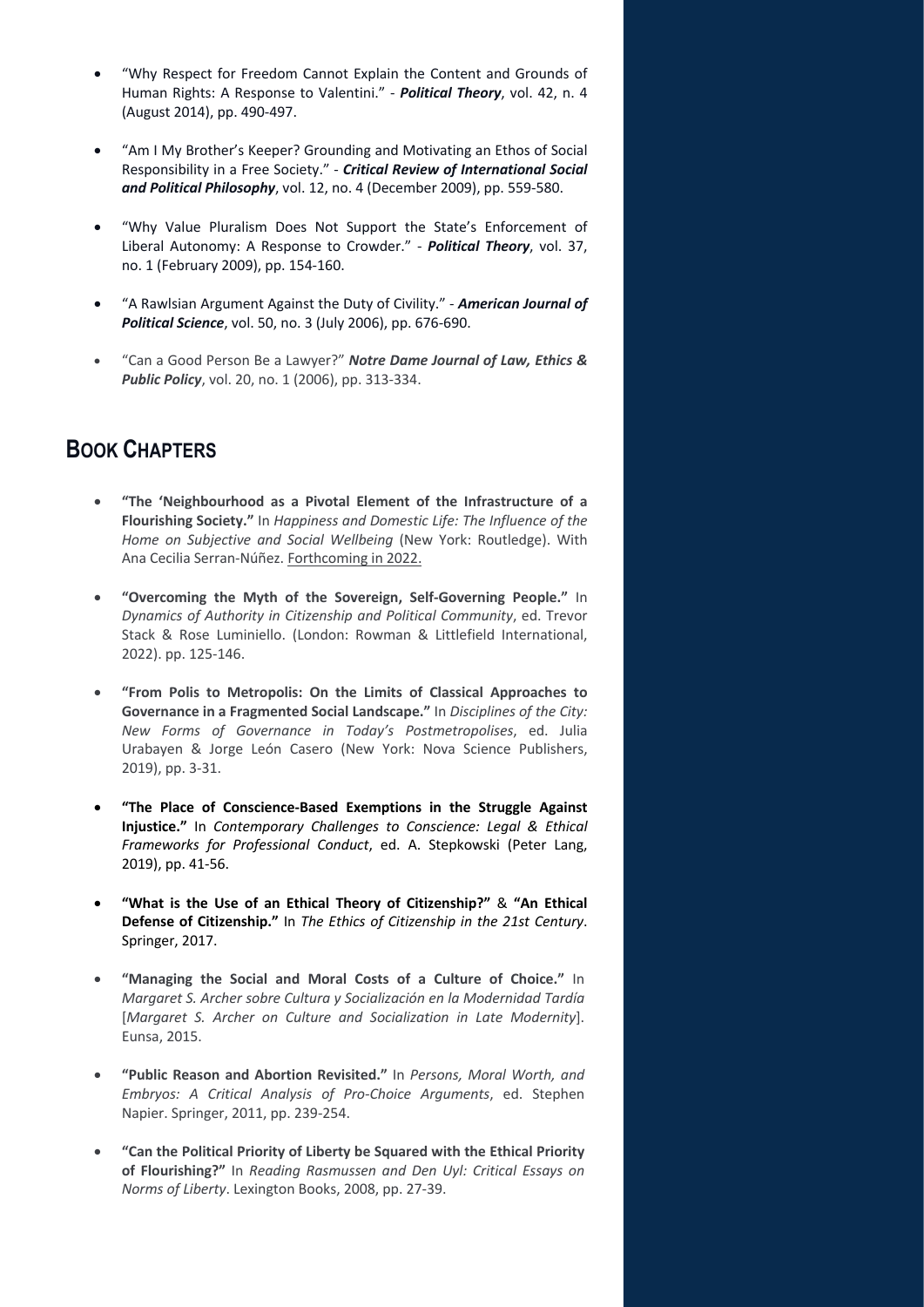# **WORK IN PROGRESS**

• *Civil Order After the Sovereign State: How Bottom-Up Federalism Undergirds a Free and Flourishing Society.* 

Highly centralised schemes of social cooperation that place an immense amount of regulatory, fiscal, and police power in the hands of a single government, are the contingent historical outcome of protracted struggles between rival powers. This contingent settlement may have contributed to a certain sort of social stability, but it also contains within it a logic of normative and institutional homogenisation that is fundamentally regressive from the perspective of those who wish to enjoy the benefits of a complex and multi-dimensional social ecology. The basic goal of this book is to weaken the grip of ontologically austere, reductively individualist visions of society over the imagination of political theorists, and exhibit the advantages of a style of political theory that is more finely attuned to the complex needs of human associations and their participants.

# **PUBLIC ENGAGEMENT**

- I have conducted **ten radio interviews**, **two live TV discussions**, and **four podcast/Youtube interviews**, on a variety of issues related to current affairs, including the rise of populism, the future of the European Union, the limits of the sovereign State, and pandemic policies in the West.
- I have published **over 60 opinion articles** in English and Spanish-speaking newspapers and online media, including *The Irish Times*, *Spiked*, *Mercatornet*, *Gript*, *El Mundo*, *El País*, *Expansión*, *El Confidencial*, and *Diario de Navarra*, on a wide range of issues, including corruption in public life, the rise of populism in the West, the future of UK after Brexit, and the handling of the pandemic by Western governments.
- I have given **guest talks to numerous civic and cultural associations**, including **Kratos** (a Spanish/Navarran association aimed at educating the public about the nature of a free and responsible society), **TASC** (Think-Tank for Action on Social Change), **Sociedad de Estudios Vascos** (Society of Basque Studies), **Encuentro Mundial de Valores** (Mexico), **Unión Social de Empresario Mexicanos**, and **World Youth Alliance**.

# **TEACHING**

I have taught a wide variety of courses, mostly on topics within political theory. Here is a representative sample of the courses I have taught at Bucknell Univ. (2006-07), Villanova Univ. (2009-12), and Univ. of Navarra (2012 onwards):

- **Democracy and Self-Government —** Humanities & PPE elective
- **Society & Politics: The Quest for Order in a Fragmented World —** PPE
- **Ethics and Social Order —** MA in Governance & Culture of Organisations
- **Ancient & Modern Political Philosophy —** undergraduate philosophy
- **Freedom, Power, and Authority —** undergraduate philosophy
- **Introduction to Ethics**
- **Globalization and Community —** undergraduate political science course
- **Religion and Politics —** undergraduate political science course
- **Social Justice —** MA political science course
- **Great Books —** Core Curriculum
- **Citizenship in Practice —** MA political science course
- **Introduction to Political Theory**
- **American Political Thought —** senior seminar